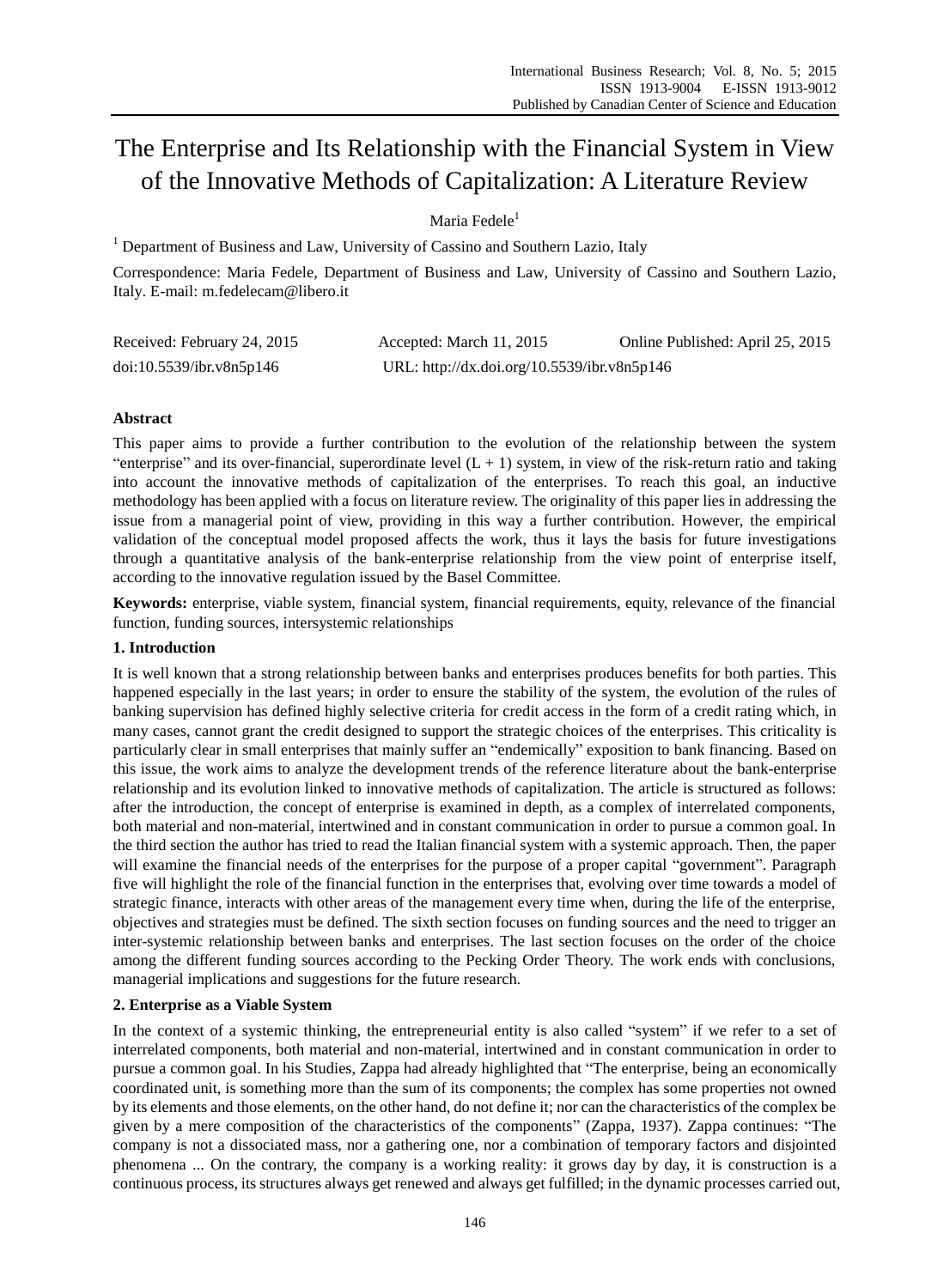it always changes and openly reveals itself as required by the changing circumstances which the company itself is obliged to adapt to" (Zappa, 1956).

As a result, the enterprise seen as a system must be observed beyond a particularistic, analytical-mechanistic, reductionist vision of the reality, but in a holistic perspective, by analyzing the phenomena in their entirety, by studying they bonds, their interactions between the elements that build a socio-economic phenomenon, as well as the interactions between phenomena themselves.

The evolution of this idea leads to define the enterprise as a viable system, considered as a category of the *genus* of the viable systems developed by *Stafford Beer,* one of the most influential scholars in the field of cybernetic theory applied to managerial sciences.

According to this conceptualization, the enterprise is able to self-regulate in the case situations of internal imbalance and / or pressures coming from the external environment arise (Beer, 1973).

These entities, in fact, can compete and survive in a particular context, if they engage in a continuous dynamic adaptation, transformation, restructuring, and "re-thinking of the business" process (Golinelli, 2000; Barile, 2008a). They have a main and independent ability to generate value, and tend to project expectations in a subjective way, because they strive for their own survival in the reference territorial background (Barile & Golinelli, 2008; Barile, 2011).

The theoretical construct that allows an effective, overall comprehension of the role of the multiple systemic entities (enterprises, social organizations, individuals, authorities and institutions) that fill the context is the Viable System Approach.

This paradigm perceives the system "enterprise" as a dynamic entity in constant change, characterized by the presence of the governing body that belongs "to the decisional area" and determines the corporate strategies, and by the operational structure belonging to the "the action area" that defines the management decisions and operational processes.

This systemic theory is useful to understand all decision-making processes of organizations and individuals, by proposing a new behavioral approach to business and to the relational interactions in the context. This theory perceives the enterprise as an open system, plunged in an environment filled by other viable systems with which it interacts and exchanges information, materials and energy, as it has been conceptualized by von Bertalanffy in General Systems Theory in 1956. The establishment of this theory in fact, has stimulated studies and applications that have finally considered the company as an open, aimed, probabilistic, complex system, able to self-regulate and to adapt to the environment dynamics; the system could even influence the environment so to achieve its goals more easily and more conveniently: survival, growth and profitability (Beer, 1969; von Bertalanffy, 1971).

The systemic approach has defined the viable system as "a system that survives, stays united and is integral; it is homeostatically balanced both internally and externally and has mechanisms and opportunities to grow, learn and adapt; its aim is to become increasingly effective in its environment" (Beer, 1991).

The viability of the systemic dynamics arises from the relationships and interactions established between the internal components of the structure and between these components again and those of some physical structures belonging to other systems that fill the environment, with the aim to learn and to adapt itself in order to grant survival and development. The context consists of a set of supra-systems the company interacts with; it is the result of the engagement of its governing body which, on the basis of its conceptual and cognitive models, defines the overall scenario surrounding the company.

Within this approach, a central role is played by top government, which must be able to perceive the strong signals and especially the weak ones coming from the supra-systems, in addition to the activation of a process tending to systemic resonance as well as the integration of the strategic resources that make the system "enterprise" survive (Esposito De Falco, 2003).

The VSA asserts that the survival and development of an organization mainly depends on the ability of the governing body to create value for the system itself and its stakeholders through harmonization, and by developing resonance in the interaction.

Thus it is clear the importance of a correct perception, rational reading and effective interpretation of the reference context: this enables to prepare paths of development, compliant with the pressures and expectations projected by the relevant supra-systems, aiming to make the viable system survive and develop. In this way, the governing body can select counterparties and the instruments to continue the process of developing, defining, if necessary, appropriate priorities (Nelson & Winter, 1982).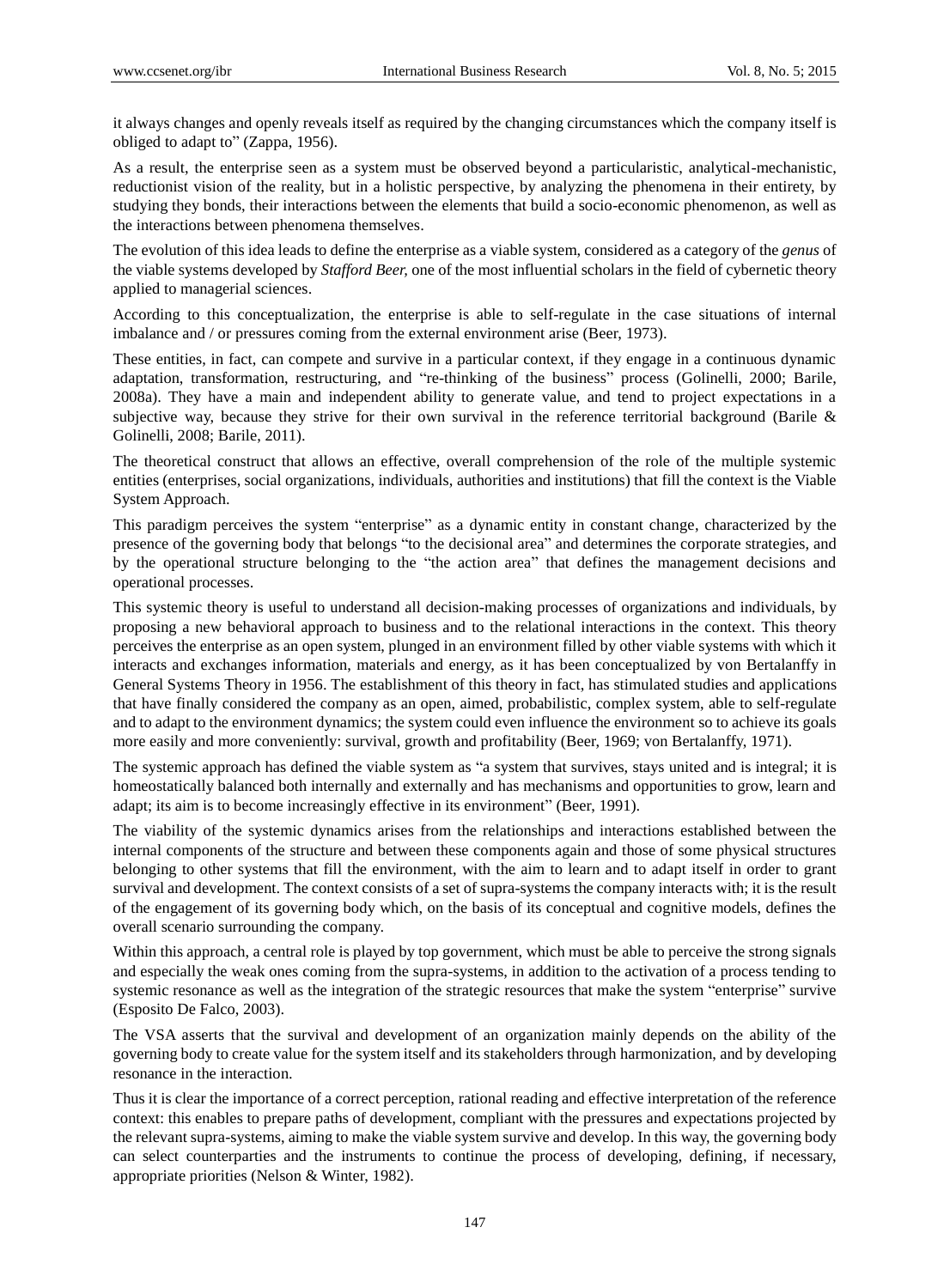The importance of exogenous entities can be categorized by mean of the ""influence" it is able to exercise, because of the constraints (resulting from the "regulation" task of relevant and / or influential entities) or rules (arising from the "self-regulation" activity promoted by the government), taxes, and the "criticality" of the resource assigned to the system "enterprise".

The "influence" exercised or exercisable by the systems is characterized by:

- Contractual power, representative of a set of constraints, more or less relevant, concerning both the definition of the conditions of survival and the definition of performance of the company;
- Ability to establish rules;
- Quality and quantity of penalties related to the non-compliance of constraints and rules.

The features that make a resource "critical" are:

- Number of possible alternatives for its acquirement;
- Average unit cost per acquirement;
- Proportional weight percentage of the volume of the purchased resources of a given type in a given time lapse on the total volume of resources acquired in the same period;
- Probability of losses in the case of out-of-stock;
- Criticality of the process in which the resource is used.

In relation to this, the government rules the nature, establishing stable or occasional relationships, and the degree of openness of the company that allows it to co-evolve with the reference environment, to enhance its business model and to improve its competitive positions achieved, in view of the ability to generate increasing value over time (Golinelli & Gatti, 2005). This degree of openness varies in time and space, according to a volitional act of this authority and its ability to read the single supra-systems, evaluated by the criticality entailed while pursuing the systemic goals.

Within the conceptual paradigm of viable systems, characterized by an open, flexible structure, with frequent and unlimited flows of internal and external communication, and decision procedures based on consensus and interaction, those relationships between parties and events that generate these interrelationships gain importance, thus harmonizing the reductionist approach of the phenomena and the holistic vision of synthesis (Tagliagambe & Usai, 1999).

When activating these relationships, it is essential to take into account not only the physical constraints associated with the characteristics of the internal components, but also the rules of conduct arising from the procedures and criteria imposed by reference supra- systems, while implementing consistent system"s development paths and, if possible, also resonant with the context.

Consonance can be conceived either from an internal or an external perspective. The internal one, among the components constituting the system, concerns the possibility to share resources in the business processes, in order to achieve a common goal if a structural compatibility between the components exists. The external one, with the supra-systems, comes from the structural adequacy of the territorial offer with the expectations and needs of stakeholders. Thus, it ensures a shared understanding of the context, being this a prerequisite for the fulfillment of the relational synergies.

The consonance is the necessary attitude to seek and achieve social legitimacy and it is a must stop for the enterprise to support its central, representative role that, over time, made it a basic institution of the economic, social and scientific progress.

The achievement of high degrees of resonance, both inside and outside the system "enterprise", is the expression of the systemic effectiveness and the requirement needed to live and survive (Golinelli, 2000).

*"If an enterprise pursues and achieves the resonance with the over-financial system, this results in conditions of consonance, and in some cases, resonance, with the individual bank sub-systems. In fact, having consonance and, where possible, a certain resonance with the supra-system, means having adapted the own structure and behavior to the needs, motivations, expectations and objectives of the supra-system and therefore this reflects the needs that the supra-system (the financial one) expresses through the components involved in the relation with the outside (in this case the banks)*".

# **3. The Italian Financial System Read with a Systemic Approach**

The interpretation of the various superordinate entities that fill the environment contributes significantly to the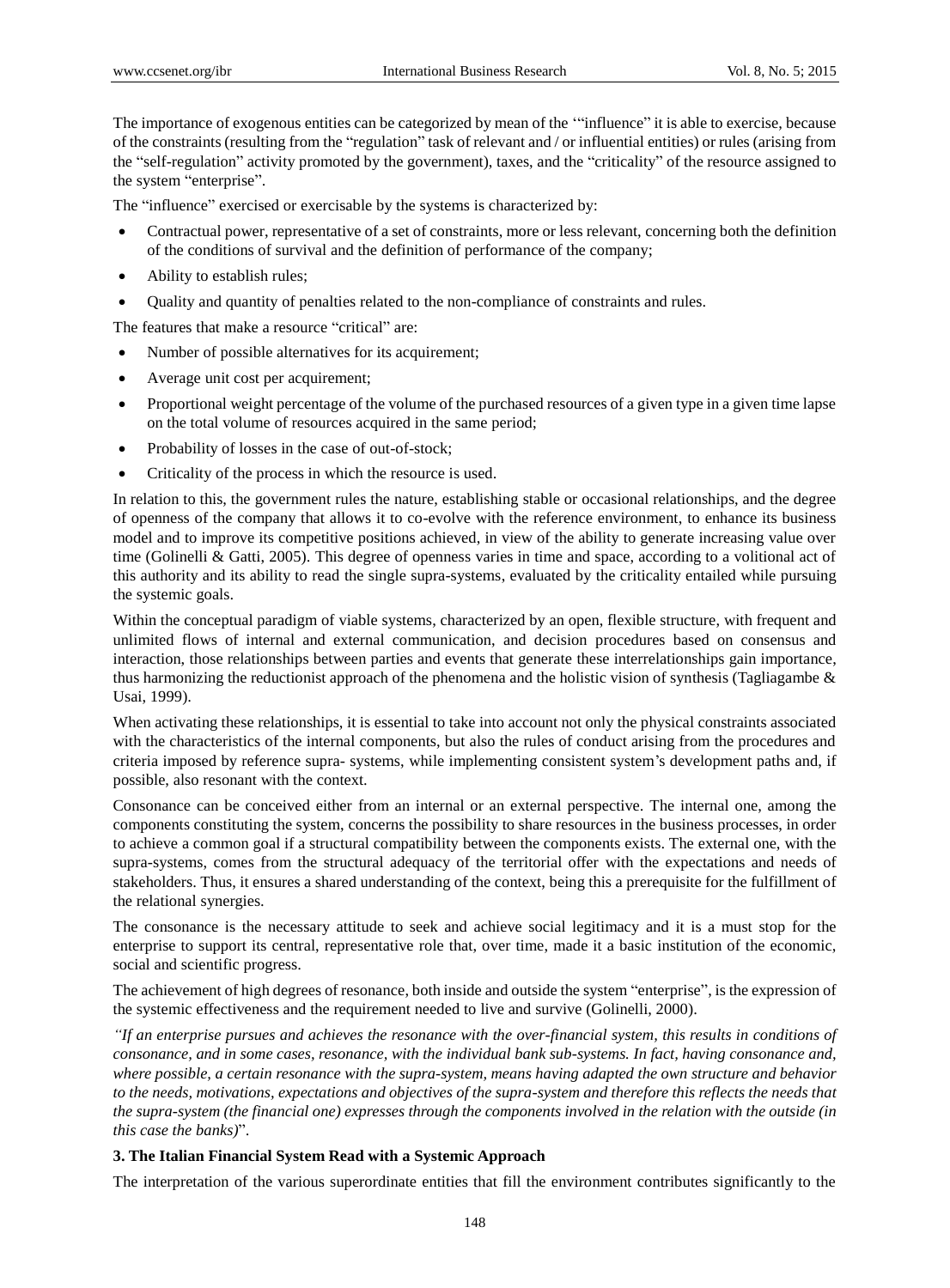viable system approach. Thus, this makes easier to identify the context seen as a "*system of systems*" and filled by different socio-economic realities. It can be easily understood as a complex of several complex interacting entities, where *"any occurrences affected by the intentional and aware action of each component and where the evolution of each component depends, more or less significantly, on the action of any other part*" (Golinelli, 2009).

This includes institutions, enterprises, markets acting as creditors by managing the financial flows between the units in surplus and deficit units in financial resources, institutions and regulatory, supervision and control bodies, bringing to light the financial system that can be properly regarded as a viable,  $L + 1$  system, as compared to the system "enterprise" of L-order (Forestieri & Mottura, 1998).

In Italy, the Bank of Italy is responsible for the governing function of the financial system (decisional area); it guides the implementation of the decisions taken by the governing body of the Euro area, *regulates* and *supervises* the operational structure and in particular the components - markets and intermediaries. This role aims to ensure monetary and financial stability at a systemic level, that is, the essential requirements for a sustainable development of the economy. The *stability* arises from the need to protect the units in surplus and to regulate the functioning of the payment system; this task is carried out jointly with the European governing body (ECB).

Being the body responsible for the protection of competition, the Bank of Italy monitors the market conduct of the financial institutions in order to ascertain situations and / or behaviors that occur and that potentially or effectively could damage the competition (Formisano, 2002).

In this context, the bank bases its *core business* on the implementation of adequate tools with the aim to reconcile the demands of investment of the units in surplus and those in deficit, thus eliminating the barriers that hinder the direct transfer. This activity manages the complex of the contracts between entities, in which respect it acts as the counterparty. Such a process takes place through interventions on the transit funds expressed in terms of volume, maturity transformation and methods for determining rates, while budgeting the differences (Birindelli, et al., 2010). The banks offer the depositor the opportunity to exploit a credit risk that is lower than the one the borrower grants them and that they can manage thanks to their degree of specialization and the number and variety of operations carried out (Formisano, 2002).

Using different forms, in fact, they transfer, manage and monitor the risk that flows from the financial assets produced.

Even the financial system, like any other business enterprise, aims to survive by pursuing efficiency conditions and protecting itself from instability through prevention and contrasting actions (Fabozzi & Modigliani, 1995). Towards enterprises it exerts "ex ante" expectations and pressures, and a monitoring activity for the activation of co-evolutionary synergistic processes "ex post".

Similarly to the system "enterprise" it consists of a governing body and of an operational structure.

The governing body is composed by many institutions and organizations of international, European and national level, responsible to guide, control and coordinate the system.

Internationally, this function is performed by the Financial Stability Board (FSB), the Basel Committee of central banks, the World Supervisory Authority for Financial Markets (IOSCO), the World Bank (WB) and the International Monetary Fund (IMF).

At EU level there are the European Central Bank (ECB), the European System of Central Banks (ESCB), the European Committee of Banking Supervisors (CEBS), the Committee of European Supervisory Bodies of Listed Companies (CESR), the Committee of the European Supervisory Authority insurance and occupational and company pensions (CEIOPS).

At national level it consists of the Bank of Italy (BDI), ISVAP, Consob, the Authority for Competition and Market (AGCM or Antitrust).

The operational structure, extremely variegated, includes:

- Traditional financial intermediaries (Onado, 2004), such as banks, insurance companies, mutual funds, asset management companies, factoring companies, leasing, consumer credit, venture capital, etc.;
- Brokers operating on regulated financial markets;
- Financial operators operating as financial intermediaries and on the financial markets;
- The so-called "informational" and not financial operators, such as rating agencies, auditing firms, etc., which play a complementary role although necessary for the conduct of trade flows.

Savers and businesses are directly related to the financial system. The first ones provide financial resources in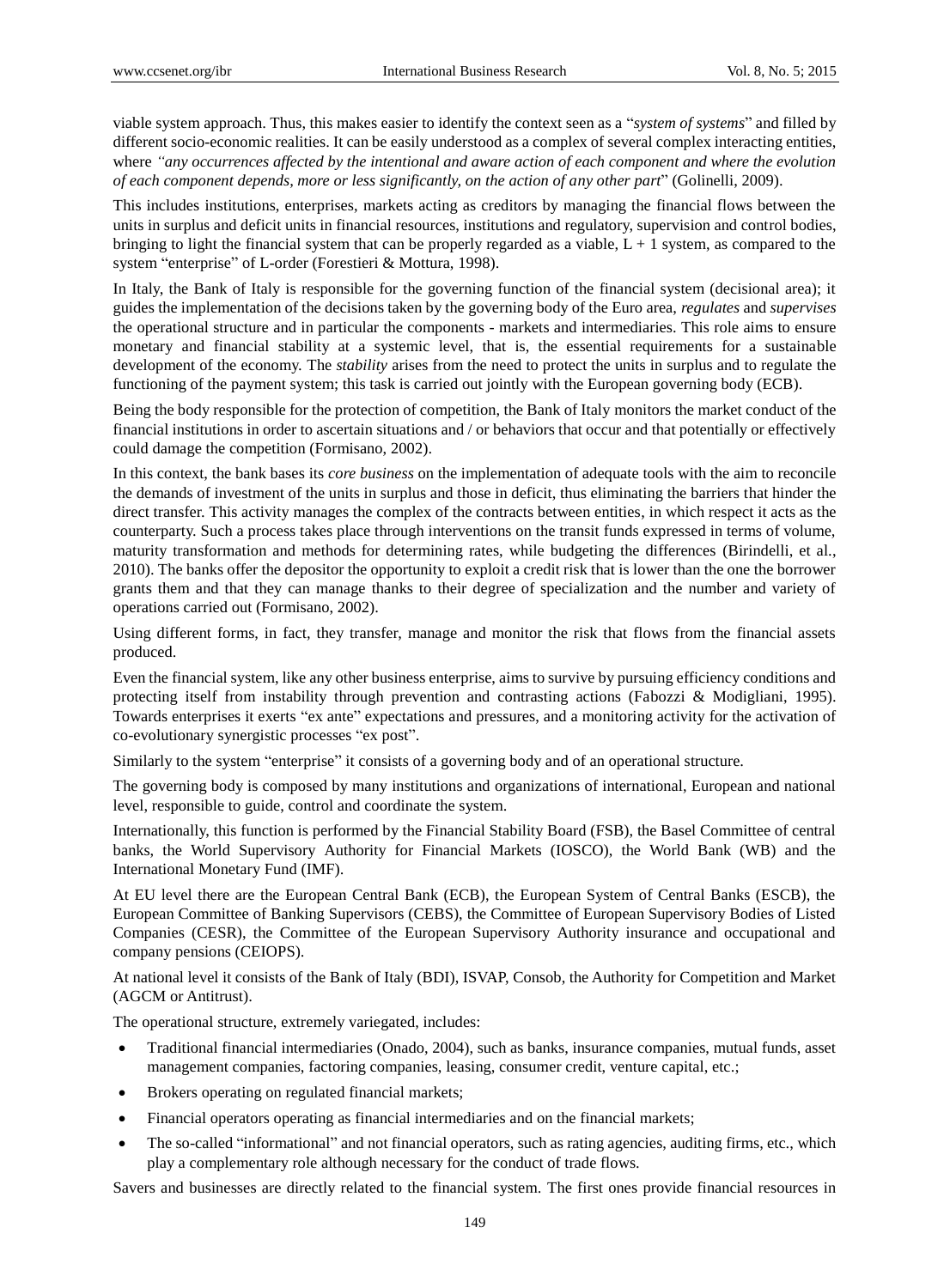surplus with the intention to enhance them among that entity; businesses are units in potential deficit, and they interact in order to meet their needs of acquiring financial resources critical to survive and develop.

The different territorial connotation of the entities composing the financial system, helps enhancing the complexity that qualifies both the governing body and the operating structure.

The systemic-viable qualification and the highlighting of inter-systemic relationships allow the identification of the "bridges" that convey the relationships between units in surplus and those in financial deficit.

The relationship between the financial system and the business system is based on the risk-return relation that is a consequence of the general principle of affordability and risk aversion of the creditors. The risk is associated with the volatility of operating results and the possibility of financial distress of the company financed.

The quality of this relation is based on:

- Efficiency, expressed in terms of time, cost and variety of products that the financial system is able to deliver, which affects the competitive ability and thus the achievement of a durable competitive advantage by the company, with consequences on the general socio-economic system (Myers & Majluf, 1984);
- The need for stability of the financial system, which implies the protection of fiduciary conditions at the basis of the financial exchanges (Mottura, 1996);
- The institutionalization of the financial system which is entrusted with the function of supporting the growth and economic development of the community, through proper allocation of financial resources (Forestieri, 1993).

The financial system is important for the business entity since it holds a critical resource, irreplaceable and propulsive for all types of business enterprises, and it is able to influence the relationship over time taking advantage of the complex technical-specialist nature of the knowledge, the language used in the financial sector and the possibility to unilaterally renegotiate the terms of the relationship at any time.

Therefore, the need to pursue high levels of consonance in the relationship between the two systems related arises, so as to ensure the survival of the two entities.

#### **4. The Financial Needs of the Enterprises for the Purpose of a Proper "Capital" Government**

The financial requirement originates from the need to have adequate monetary resources, both quantitative and qualitative, aimed to implement the corporate strategies. It is an expression of the set of investments in fixed and working capital, the return on the capital employed and its repayment and the return on risk capital. This entity is highly dynamic over time due to endogenous factors arisen from the company's life cycle, the current management, the size of the production capacity, the focus on innovation and internationalization, as well as from external factors such as the dynamics of prices, market characteristics, etc. (Giannessi, 1982).

The competitive strategies are relevant to determine the financial profile of the company. Especially during periods of strategic discontinuity, the more the conduct of the company differs from the conduct of its competitors, the more the actions taken to support the critical success factors may change the financial requirements of the company, compared to the characteristics of the sector and the quality of the actual position. The strategic choices implemented may temporarily increase the capital intensity and lower profit margins. This situation is the result of the actions undertaken by the government regarding increases in the rate of development, external growth processes, investment in intangible assets, programs of vertical integration, diversification, internationalization, etc. (Paravani &Tagliavini, 2006).

For the purpose of a proper government of the capital, it is appropriate to quantify the extent of the financial requirements, taking into account the business life cycle (Weston, Brigham, 1978).

During the phase of the conception of the entrepreneurial idea, resources must support various intangible content activities (market analysis, research and development, recruitment) to determine the cost effectiveness of the project itself (Winter, 1987; Itami, 1988; Guatri, 1989; Vicari, 1989; Parr, 1992; Rullani, 1992; Bruni & Campedelli, 1993; Buttignon, 1993; Chiacchierini, 1995; Vicari, 1995; Corno, 1996; Ferrando, 1998; Fontana, 2003). During this stage, the financial needs are directly covered by the founder although it is conceivable the access to funds available for this purpose *(seed capital),* or provided by state, regional and local public authorities.

The startup stage of the company in a certain sector/market is characterized by a high degree of uncertainty about chances of success of the business idea and the capital requirement is remarkable because of the substantial absence of revenues. The financial resources are destined to the working capital and the preparation of the production capacity (estates, plants, machinery, equipment, advertising and promotional campaigns, etc.).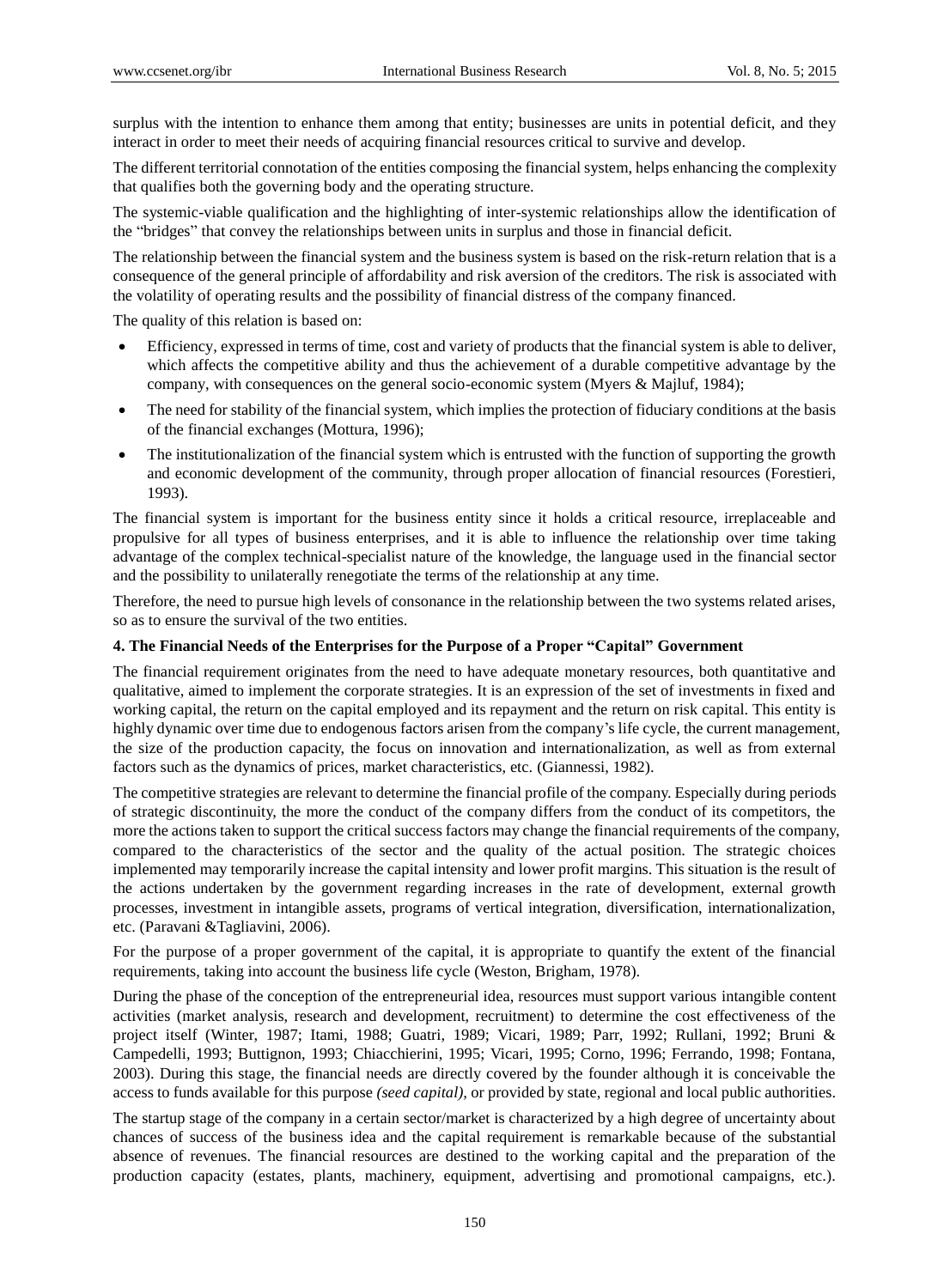However, it persists a situation of considerable risk, where possibilities to draw on the debt capital are precluded or not adequate compared to the increasing financing needs due to insufficient information about the company"s history and the business project.

In the development phase, during which the risk level begins to decrease, while the financial gap continues to grow, it is appropriate to continue to use even venture capital in order to maintain an appropriate financial balance. Once overcome the previous phases considered "critical", businesses usually tend to diversify their funding sources, as information asymmetries are reduced and the company has increased its reputation at a level that enables it to turn to the financial market.

The so-called "expansion phase" determines the transition to the stage of the "corporate maturity" characterized by the consolidation and development of the business project. Since the market reacts positively, with consequent positive and increasing flows arising from the current management, the risk degree of the plan continues to decrease, even if the requirements to reach an optimal size in structural and operational terms is huge.

This situation continues until cash flows from the current management do not contract up to a level that will trigger the phase of decline.

The composition of financial needs, which varies from company to company, based on the peculiarities of the sector and on the operating ones too, states Sciarelli (2011), must constantly meet, over time, actual and structural needs, extraordinary needs in the long term and short-term needs characterized by occasionality, contingency and unpredictability.

## **5. The Financial Function in Businesses**

In the current context, the organizational boundaries of the corporate function responsible for the financial management have expanded and gained an increasing importance in the value chain of the businesses.

For Brugger (1979) "The specific content of the function is subject to change as a result of the evolution of the business issue, the type of organizational structures, the systems of tasks, concepts and techniques available".

Over time, this function evolved into a strategic financial model, which always interacts with the other areas of the management during corporate life when objectives and strategies must be defined.

The continuous need to support competitiveness, the external development policies, the reorganization of groups with transformations of the operating companies in financial holdings through spin-off processes, the intensification of extraordinary financial operations, enhance the strategic dimension of the financial choices (Paravani & Tagliavini, 2006).

To the usual tasks of resources procurement, typical for the financial function, necessary to cover the financial requirements within the best possible economic conditions and in compliance with the overall risk, were added:

- The optimization of investment planning, which is a main aspect of the entrepreneurial strategy since a good industrial development project must be financially sustainable;
- Fulfillment of an adequate financial flexibility (Sandri, 1994);
- Creation of a coherent and effective system of intra-systemic relations (and inter-systemic too), aimed to take early appropriate decisions according to the company needs and contingencies arising from the dynamism of a market;
- The centralizing of decision-making processes in order to use financial resources which, if properly managed, help to improve the results of the enterprise through a better bargaining power against intermediaries, a more effective planning and control of financial flows, control of financial costs and risk in exchange and interest rates, in order to reach the direct production of financial services able to free the customer from the duty to directly look for the coverage of financial needs (Golinelli, 2003);
- Tactical and operational requirements, addressed to the implementation and control of the decisions taken and to the definition of general policies for the management. In this context, the financial manager, in agreement with other appointed corporate departments (Solomon, 1963), must take care of the credit relations with customers, establish the terms and conditions of payment with customers and suppliers, manage the movable assets and real estate of company, and verify the feasibility of the investment projects. He is also required to express his opinions on sale prices, on the implementation of extraordinary operations and operations abroad, etc.

This view leads to consider the company as a set of cross-cutting processes, which crosses the organizational boundaries, both internally and externally (Golinelli & Dezi, 1998).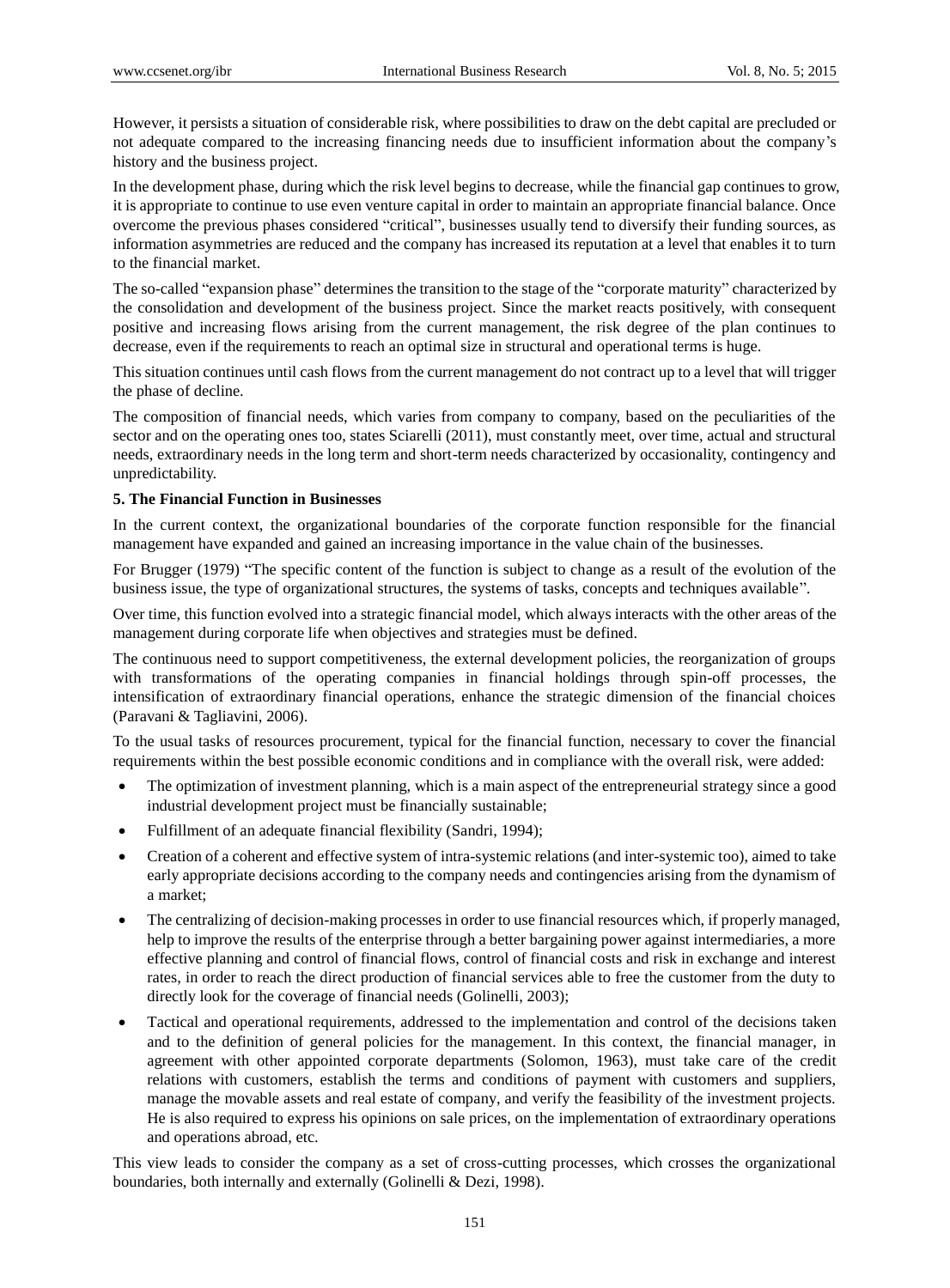Thus it becomes relevant the role of finance in co-determining the success conditions.

If the financial function must primarily deal with the capital, from the moment in which it is necessary to make decisions about its supply and its use, it also affects the functions of the non-financial corporate system relating to the *real* management*.* This real activity could not pursue the business purposes if it were not interrelated with financial management; it must determine and coordinate financial-monetary flows that precede, accompany and follow the development of the economic management, that is the synthesis of the *real* activity. The entity of these funds and cash flows can affects the liquidity and the dynamic evolution of the company, causing crisis despite positive economic results as a result of malfunctions (Pochetti, 1989).

Once fulfilled the treasury function, financial management becomes a parallel activity for the profits generation too. In this phase, the surplus *pro tempore* of financial resources is used in the short term for the best performance possible, consistent with the needs of the operations (Panati & Golinelli, 1999). It contributes indeed to increase corporate profitability through purely financial activities sustained by both the attractive real rates of financial investments and the arbitrage opportunities arising from the increasing bargaining power that the large companies show towards the banks, the inefficiencies of the latter and the imperfections of the financial markets (Paravani  $\&$ Tagliavini, 2006).

In many companies, and especially in those of small size, the importance of the financial function is strongly neglected, considering it an almost exclusively privilege of large companies. In these situations, the entrepreneur-owner personally manages only the essential, fundamental tasks related to finance required to meet ex-post the funding needs of projects investment, using elementary financial instruments often coming from banks. The frequent intervention of a sort of family control in the government of smaller companies often subordinates the company finance to "the family" one.

Such a short-sighted view leads to situations of tension or to real financial crisis, which unfortunately characterizes the Italian economic system (Dallocchio, 1995).

In absence of a correct prediction of the dynamics of collections and payments and of an accurate assessment of the cash flows, that an additional investment plan could generate, the company will have to face a situation of dissonance with the banks and the other funders.

When the evolutionary dynamics of the business system becomes more complex, as a result of the diversification of strategic business areas, internationalization, tendency to innovate, actions aimed at restoring, decline in profit margins, a more intense competition that leads to an accurate management "control" of financial flows, instability and dynamism of the capital market characterized by strong competition between borrowers and lenders of funds, the corporate finance gains an emphasized importance and becomes strategically relevant (Brunetti, 1984). This relevance gains importance because, while it has to support and promote the fundamental direction of the company, it also must find the financial resources and has to acquire instruments and especially skills able to optimize the government of the company resources (Forestieri, 2011).

In the end, it is important to emphasize that the financial function, while monitoring constantly the context, is able to transfer other information to the remaining departments (about competitors, the macroeconomic situation, the evolution of laws and quotations); these, properly processed and classified, allow the preparation of a well-founded and structured financial planning. This planning must be implemented both through the preparation of strategic plans of business conduct, that must cover a long-term period of time, and also through detailed projects, relating to the short and medium term and aimed at raising external funds to an extent that does not compromise the financial balance of management and allows to respect the economic balance (Pochetti, 1989).

The planning entails a government matrix of the overall funds flow in connection with the economic and financial decisions that fulfills corporate policies in the framework of the strategies pursued. The goal is to verify the financial compatibility of the company evolutionary dynamic, in order to relate the financial needs with the ability to internal and external financing, in compliance with the balance conditions between funding sources and between these ones and the duration of the respective cycles, as well as the relationship between risk and return pursued by the economic entity. This activity is the highest contribution of the financial function in the achievement of the systemic purposes (Paravani & Tagliavini, 2006). However, SMEs are not so often oriented towards forms of real coordination between the needs and the most effective financing method. This phenomenon is mainly related to an insufficient financial culture and reduced knowledge and expertise on alternatives to bank credit (Ciampi, 1994).

As Panati and Golinelli (1999) highlighted, it is a huge mistake to underestimate the financial problem, merely dealing with it only when the economic situation is negative, since in the enterprise the financial function is taking on a growing importance within its value chain.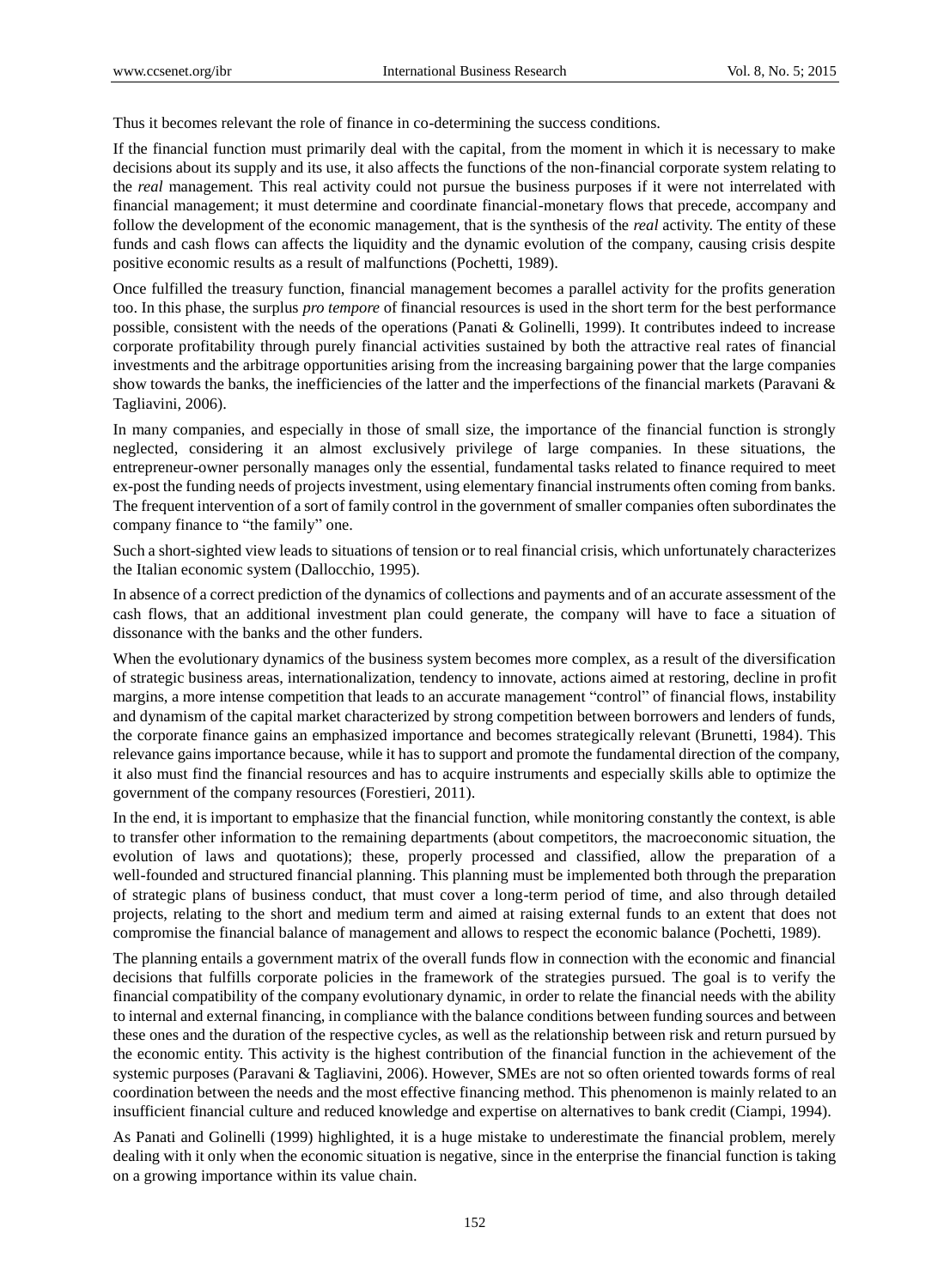#### **6. Funding Sources: The Need to Trigger a Intersystemic Relationship between Banks and Businesses**

In order to meet the needs of financial resources, the governing body of the company must base the selection process on the objectives of economic efficiency, uniformity, elasticity and flexibility. This process can be considered as a variable dependent on the financial requirements, or as an independent variable, and in this case the same need can change when taking into account the evolutionary dynamics and the level of debt to be achieve.

The starting point bases on an indebtness level that can be considered acceptable for the company, in terms of quality relating to risk and rigidity resulting from the increased debt position, and in terms of leverage (Solomon, 1972). However, despite the financial leverage can be considered a useful tool in the evaluation of the debt level to take on, the choice between own and third-parties resources must also take into account other factors (Capaldo, 1967):

- The financial feasibility of a loan. Financial burdens that must remunerate the loan capital or the dividends to distribute to the venture capital investors, along with any capital reimbursements, will generate the output streams for which it is necessary to provide adequate forms of coverage to avoid impairment of the business financial balance. Where impossible, the financing form, although cheaper, is not financially feasible (Dallocchio, 1995);
- The degree of financial elasticity: a high degree if this factor allows the system "enterprise" to have many possibilities of choice. In such a case it can cover requirements by changing the mix of loans, increasing the short-term debts or long-term ones, raising new risk capital, through contributions of the shareholders or by directly turning to the market (Dallocchio, 1995);
- As the level of indebtedness raise, the financial burdens increase and this contains the net income, while the financial risk of the enterprise increases too;
- The needs of the economic entity, related to privacy and control maintaining over the business, both in terms of equity stake and interference in the management of the shareholders" meeting (Metallo & Pencarelli, 1995);
- The tax advantage resulting from the deductibility of the interest expenses from taxable income can be nullified if the enterprise obtains negative net results. However, the tax variable is crucial to the economic evaluation of a financing form. It can overturn the judgment of convenience for the benefit of a method that might look like less convenient when superficially analyzed (Dallocchio, 1995).

The selection of the funding arrangements must also take into account the different deadlines depending on the characteristics of the coverage (a part of the financial requirement is durable and should typically be covered by equity capital and by the consolidated liabilities, while the share on the assets must be covered by the current liabilities) and on the different types of restriction. There should be considered, in this last case, the dimensional characteristics and the legal form of the company to the extent required by regulations, the Civil Code, and for the habits established over time on the financial markets (Alberti, 1977). This last condition differentiates the financial perspective of a sole proprietorship and of a company.

Sole proprietorships encounter considerable difficulties in accessing credit, especially the long-term one, due to the uncertainty on the life of the organization. They mainly finance the company"s activities with the capital brought in during the establishment phase or with later interventions of the entrepreneur, who takes on duty of all losses, and benefits from the profits that may arise from the management.

The companies are supported by the fragmentation of business risks among multiple subjects and the ability to find a higher volume of financial resources. They can, among other things, turn to the market through the issuance of typical financial instruments, provided by the Civil Code, with an atypical content, while identifying the most convenient combinations for the features of the enterprise and investments to be made, or by modifying over time these combinations and adapting them to the changing business needs and to the varied economic and financial market conditions. In particular, the size of the company represents a barrier within the possibilities of access to financial services characterized by a high level of specialization and added value. These conditions limit the growth and affect the phenomenon of fragmentation of enterprises (Forestieri, 2011).

Within the restrictions to comply with, it is necessary that the impact on equity exceeds the debt capital, and therefore the total capital invested, in order to prevent external stakeholders to take decisions according to the ways in which the enterprise is financed and, in this way, to affect the overall business management (Dallocchio, 1995).

Companies may turn to internal or external funding sources or, in case of inability, may review the entrepreneurial strategies. For the purposes of this study, it is appropriate to focus on the sources with exogenous origin. They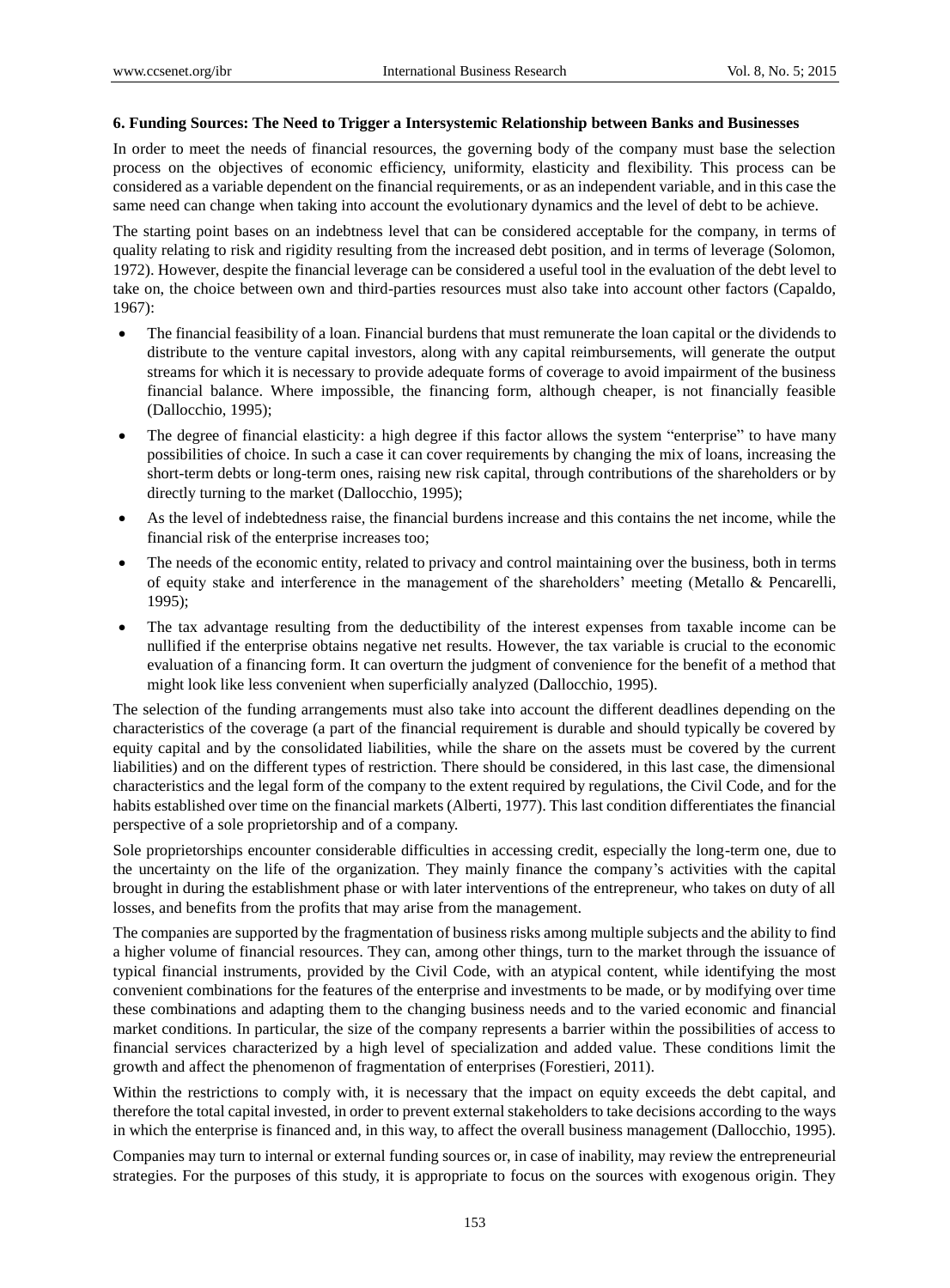typically are constituted by venture capital, provided by the property as part of the primary equipment in order to pursue the systemic goals, and by the internally self-financing generated by the management they are permanently employed in the company. Especially the more structured companies may also turn to the securities market or exploit the resources acquired through:

- A financial company;
- Merchant bank. "among financial companies, associates mainly have holdings in the financial sector, as well as those that mainly have holdings in the industrial sector when their role is "merchant banking" and therefore characterized by the activities of counseling and financial assistance of the "enterprise". "the companies that play the role of merchant banking, essentially characterized by the fact that the shares are acquired with the finality of subsequent disposals, can be brought back to the category of "merchant banking" (Bank of Italy, 1999);
- Private equity. These funds invest in "patient" capital to support the development of unlisted companies. The private equity funds provide a medium-term time lapse to allow all business to grow and reach the goal of its strategic plan. In addition to providing financial resources, they share international networks, knowledge, skills, management and operational experience, facilitating relations with the financial system and paying great attention to the development of long-term sustainability and continuous value creation. The private equity can be exploited to solve the problems associated with the ownership of a company or with the phenomenon of generational change. Moreover, it is the preferred solution for the realization of buy-out / buy-in, carried out by experienced managers (Aifi, 2011).
- Business angels (Wetzel, 1986; Mason & Harrison, 1995; Mason & Harrison, 1999; Mustilli, 1999; Mason & Harrison, 2000; Sohl et al., 2000; Trotta, 2001; Malte, 2002; Mason & Harrison, 2002; Sorrentino, 2003a; Maggioni & Sorrentino, 2003; Kotler et al., 2004; Markku et al., 2005; Sorrentino, 2006). Natural persons who invest their capital not only for financial purposes (Sullivan & Miller, 1996), in a confidential, anonymous and very quickly way, or in a business project in high strategic value areas since the earliest stages of the startup, they also undertake a high risk that will be "compensated" with an above average return. This method overcomes the limitations arising from a high level of asymmetric information (Akerlof, 1970; Amit et al., 1990) and poor adherence to the commonly recognized company evaluation criteria, which limit the access to the external funding sources; this allows the business culture of many young entrepreneurs to develop (Aifi, 2011). The angel is actively involved in the management of the enterprise funded by controlling any opportunistic behavior of the entrepreneurs after the loan has been granted (the so-called moral hazard ) (Sorrentino, 2006);
- Early stage financing. It concerns the financing of the initial phase of an entrepreneurial activity. It can be divided into seed financing and start-up financing (Barontini & Caprio, 2000). In the first case, investors, highly specialized in the evaluation of the entrepreneurial team and the target market even finance the business idea. In the second case they finance activities of a company that was formally created and has an established governing body. In this case, the product / service has been already developed, albeit at a prototype stage, and very often it has been already patented as well as validated by the market research; however, it has not yet been tested in commercial terms (Aifi, 2011). This method of supply the financial resources is highly dangerous due to experimentation of an innovative idea that generates a high level of uncertainty and variance of the predetermined objectives (Stinchcombe, 1965);
- Venture capitalists (Sahlman, 1990; Coopers, et al., 1996; Coopers & Lybrand, 1997; Mustilli, 1999; Nuechterlein, 2000; Szego, 2002), in the role of institutional and non-institutional investors, able to support companies both in financial and managerial terms (Peirone, 2007). They have been defined by EVCA (european private equity & venture capital association) as "a professional equity co-invested with the entrepreneur to fund an early-stage (seed and start-up) or expansion venture. Offsetting the high risk the investor takes is the expectation of higher than average return on the investment". These entities collect funds on the market, from public and institutional investors, to use them in a pre-defined period, usually of medium and long term, by way of risk capital in companies not listed, however yet highly innovative with big development potentials of the business and high probability of a return on the capital provided;
- "Alternative" financial markets; using, in particular the Italian aim / alternative capital market (aim Italy / mac), through a simplified procedure regulated and managed by the Italian stock exchange, these are able to allow the SMEs with high growth potential to directly acquire the resources which finance the evolutionary dynamics (Miglietta et al., 2010).

The opening of the system "enterprise" towards an increase in the weight and quality of the external funding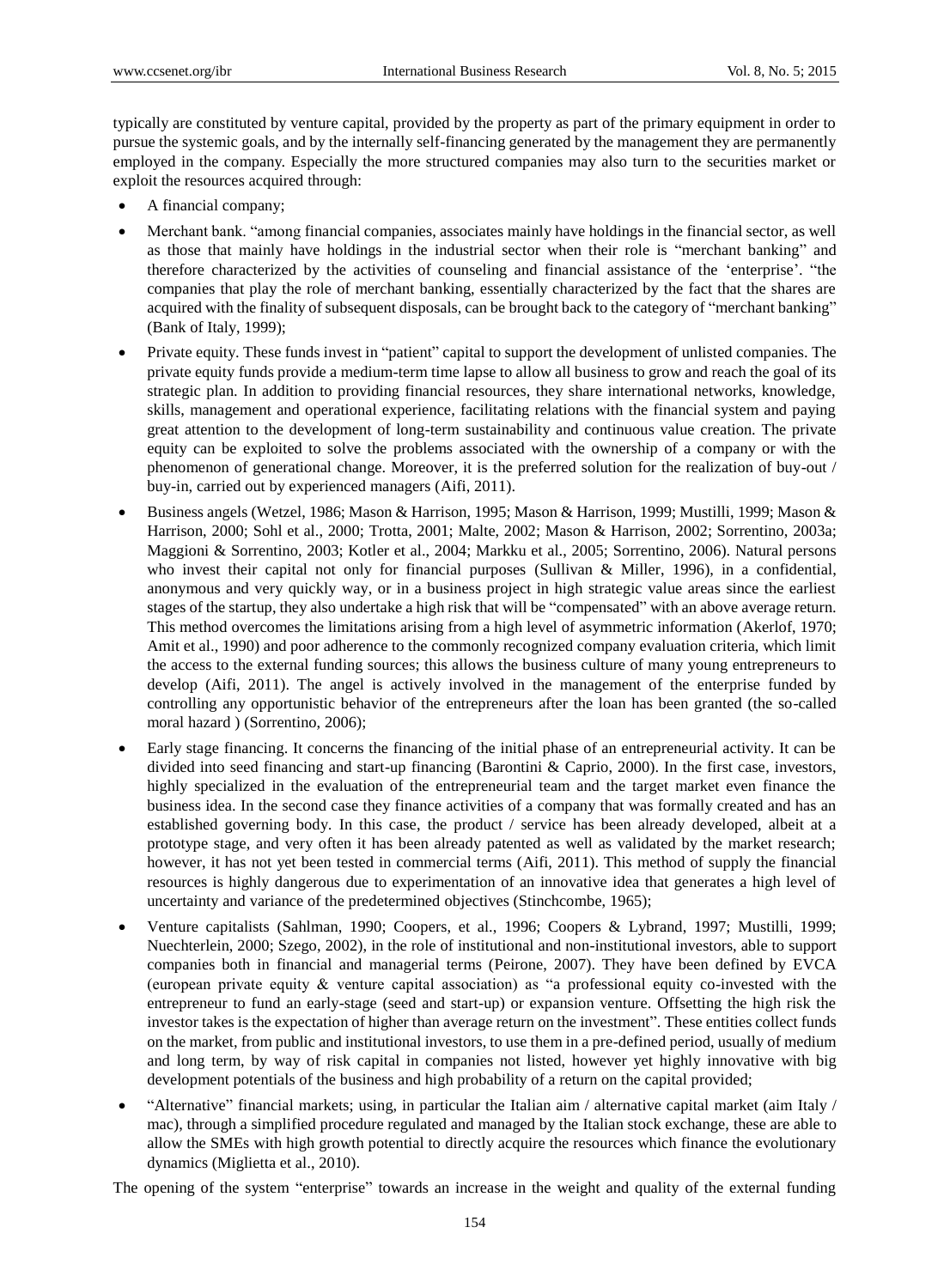sources, implemented through the dissemination of venture capital, offers SMEs the opportunity to develop the evolutionary dynamics with higher growth rates than it would be possible only taking advantage of the financial availability of the owners.

In a context characterized by increasing market integration and the adoption of strategies aimed to internationalization, the listing improves the reputation and social consensus of businesses domestically and internationally, industrially and financially.

When a situation of geographical proximity between borrowers and lenders occurs, "virtuous" relationships are often established to improve the social legitimacy of the entity by the systemic stakeholders. This originates a double effect: the enterprise undertakes a strong sense of social responsibility towards the environment; the subscribers of the risk capital perceive the titles issued by minor enterprises not as "assets", but as titles representing a system "enterprise" that somehow "belong" to them because of the employment, professional or supply relationships (Metallo & Pencarelli, 1995).

The status of "listed" company generates greater confidence in the stakeholders operating in the competitive system, because they are aware of the controls this kind of company is subject to. The listing provides, in fact, the application and the respect of precise and transparent rules of *corporate governance* that gradually "de-costumize" and institutionalize systemic entities, especially in cases of family businesses.

This *status* accompanied by a higher level of capitalization also creates a positive effect upon the propensity to grow through acquisitions and the creditworthiness and the *standing* of SMEs towards the financial system through: better access to credit, which allows the exploitation of the leverage, greater bargaining power towards intermediaries, an increase in the supply channels of the financial resources, tools and techniques that can be used.

Turning to risk capital, as a whole, helps to assess the bankability of a company, the stability of the management and the profitability of the economic entity (Giampaoli, 2000).

To traditional forms of financing and management of financial resources, innovative financial engineering instruments establishing "complementary" opportunities in the capital market for companies operating in modern society have been recently added. The *equity-based Crowdfunding* falls under this context: using the Internet platform, it has the ability to raise *equity* and to share the business risk, in the startup phase, among a "dense network" of investors / consumers of small size (Belleflamme et al., 2012). Its principles define a new relationship between entrepreneurial and lending activity, offering both benefits not found in other financing methods, such as a more efficient timing for the access, the absence of intermediaries, a satisfactory return on invested capital and the evaluation of *business plans both* from investors and the potential consumers (Miglietta et al., 2013).

The Crowdfunding (Note 1), in the equity based version (Castrataro et al., 2012), compensates the increasing problems of credit, by presenting itself as a valid alternative, especially for innovative *startups* which, not having adequate collateral or stable cash flows able to support the return on the capital borrowed, are severely limited in the access to credit (Berger & Udell, 1998). It is a "catalyst" and "accelerator" for this type of companies, "which, penalized by the lack of traditional funding, suffer in macroeconomic terms the interruption of investments in research and development of our system, since very often the activities of the contemporary *startups* have a high technological innovation profile, such as the biomedical sector and ICT" (Miglietta et al., 2013). It has the ability to value the most promising projects inhibiting those that tend to be less competitive on the basis of the applications received, reducing the possible dead times preceding the implementation of the business idea (Wash & Solomon, 2011; Mollick, 2012). As part of the external sources, a prominent role is played by the bank debt that notoriously can differ for time extension and technical forms. The typical short-term forms are characterized by the openness to credit, bank advances, advances on invoices and bank receipts, discounted bills and contingent credit. On the contrary, technical forms of financing with a medium to long term, are destined to investments on fixed assets (buildings, machinery, equipment) or policies of external growth fulfilled through extraordinary mergers, acquisitions, etc. It is good to point out that, for the businesses, the availability of financial durable sources is the condicio *sine qua non* to make investments in research and development possible (R&D) as well as for the promotion of innovative business projects, in order to pursue and/or strengthen the competitive advantages. In these cases, the banks have to make a thorough analysis of the corporate management, accompanied by a precise evaluation of the validity, in profitability and financial terms, of the planned investment projects. Into this category typically fall mortgages, leasing, *project financing* and *factoring*.

These methods offer the lender a higher level of risk than the short-term loans because of the complexity and uncertainty in making predictions: the longer the loan, the more uncertain the predictions. In these cases, beyond the fiduciary relationship, the borrower must provide collateral guarantees, such as the mortgage on real or personal property.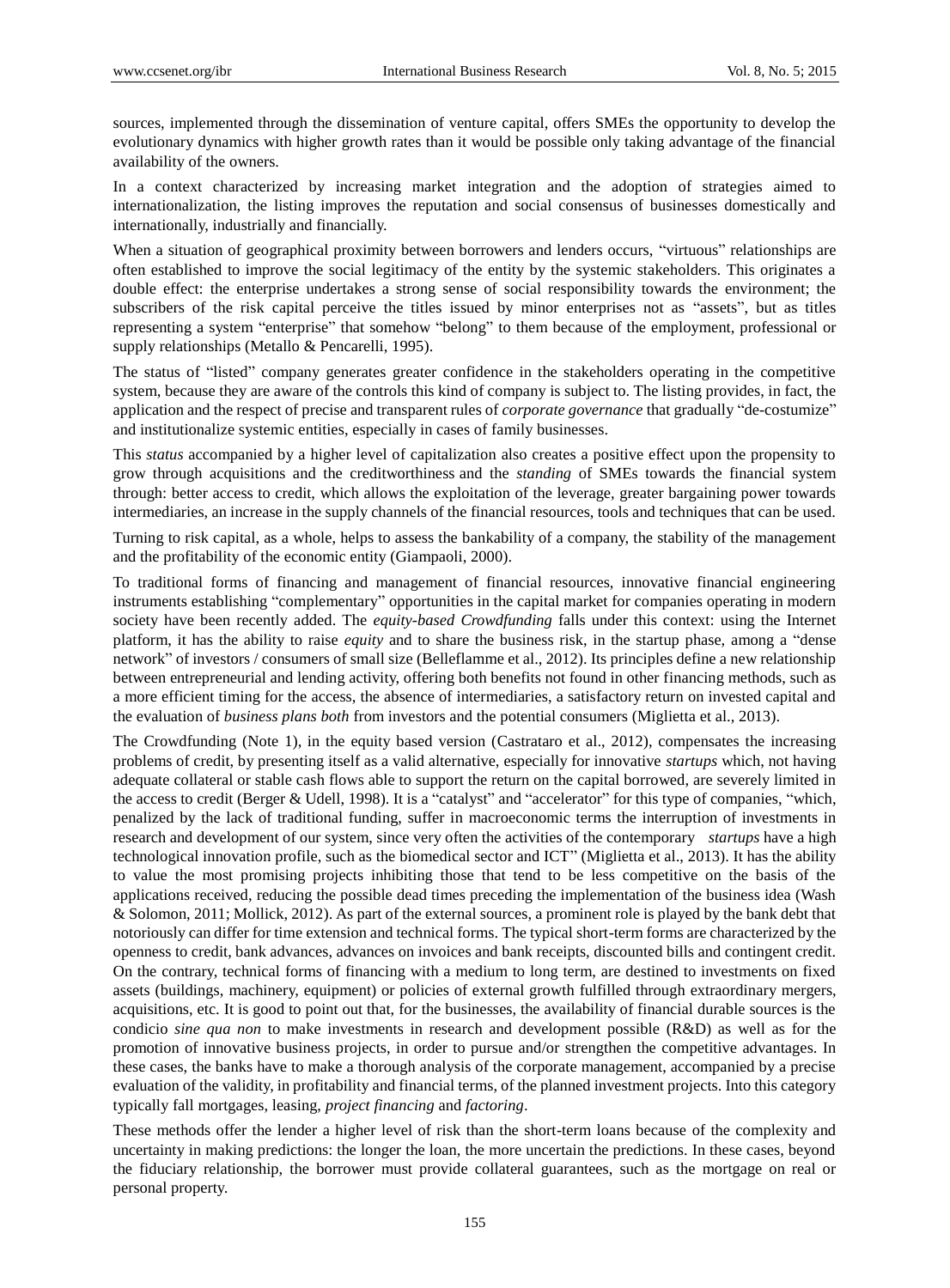Finally, into the forms of financing also fall the so-called hybrid financial instruments that blend debt's elements with those of the actions, such as convertible bonds, subordinated loans and operations of *mezzanine finance*.

# **7. The Order of the Choice between the Different Funding Sources in Accordance with the Pecking Order Theory**

Financial activity is notoriously and endemically exposed ex ante (in the selection process) and ex post (in the monitoring phase of the counterparty"s ability to meet its commitments) with respect to the contractually provided interaction with the borrower because of informative asymmetries.

Informative asymmetries occur when on the market imperfections arise, in a way that the counterparties involved in an agreement does not have access to the same amount and type of information (Myers & Majluf, 1984; Narayanan, 1998). This situation affects the efficiency and allocative evaluation of the credit market (Bolton & Freixas, 2000). These forms of efficiency are influenced by the limited rationality of investors expressed through cognitive limitations in managing the complexity, the availability of relevant information, the costs of research, acquisition and processing of such information. From the above assessment it emerges that, in case of inefficiency of the financial markets, the *pricing* of the transaction does not reflect exactly the *trade-off* between risk and return.

This situation impact the screening of investment projects to be financed by generating inefficient allocations (low or excessive credit) (Mirrlees, 1971; Rothschild & Stiglitz, 1976; Stiglitz & Weiss, 1981; Maskin & Riley, 1984; Bester, 1985).

The opacity of the inter-systemic relations, in this case between units and deficit units in surplus capital, can generate opportunistic behavior by the entity that has the information advantage, resulting in adverse selection (Akerlof, 1970) and *moral hazard*.

Adverse selection occurs during the pre-contractual phase when, in the presence of strongly asymmetric information between the actors, the worst projects are chosen (Akerlof, 1970; Mirrlees, 1971; Amit et al., 1990). In these circumstances the phenomenon of "credit rationing" arises regardless of the interest rate that the enterprise can pay (Stiglitz & Weiss, 1981; Armendariz de Aghion & Gollier, 1981). In order to limit the perverse consequences of the price on quality, it emerges a situation of excess demand over the supply of credit.

The *moral hazard* occurs when the "good faith" of the borrower fails, because he intentionally doesn't repay the borrowed funds or does not fulfill its contractual obligations. This not only obstacles the free development of the market mechanisms, but also sustains the modus operandi of the banking system.

These problems can be overcome if a close interaction between enterprise and financial system can be established, by reducing the information gap through a constant and global communication concerning the real risk conditions of the enterprise, thereby promoting the access to the capital market.

Asymmetric Information influence, therefore, the selection between endogenous and exogenous funding, including debt and equity. However, as asserted by Fontana and Caroli (2009), this choice should be subject to the achievement of the systemic purpose of the creation of the company value, taking into account the influence of tax and agency costs typical for each source.

This approach converges with the Pecking Order Theory developed by Myers and Majluf in 1984 (Fama & Fench, 2000; Murray & Goyal, 2003; Abu Jalal, 2007). According to the theory of the order of choice, companies meet a sort of ranking, concerning the funding choices, on the basis of the market and their exposure to the information opacity risks. To finance the financial requirements indeed, the enterprises prefer the domestic financial sources represented by retained earnings and by the contributions made by shareholders, which have a lower degree of information asymmetry and financing cost. Only at a later stage, in case of *cash imbalance*, they turn to the external financing typically represented by debt bank and, ultimately, to the capital increase fulfilled by the issue of new shares which requires a higher level of information transparency and the undertaking of heavier costs with a pro-cyclical pattern: "*the premium payable for external funding increases in slowdowns and decreases during growth*" (Carpinelli, 2009). To prefer the debt to equity implies an increase in leverage. This "choice order" is preferred because the system "enterprise" can take advantage of the benefits arising from a situation of flexibility, which makes it able to timely face the stresses arising from the reference context and the control of the ownership.

The hierarchy in the financing choices indicated by the Pecking order theory, as stated by Modina (2010), with the conclusion of the Basel Accords, that force the financial system to assess the creditworthiness of the counterparty, partially loses its validity. To check the rating category assigned or to improve it, the company uses most frequently the financing through venture capital rather than a debt security, despite being the first one more expensive than the latter.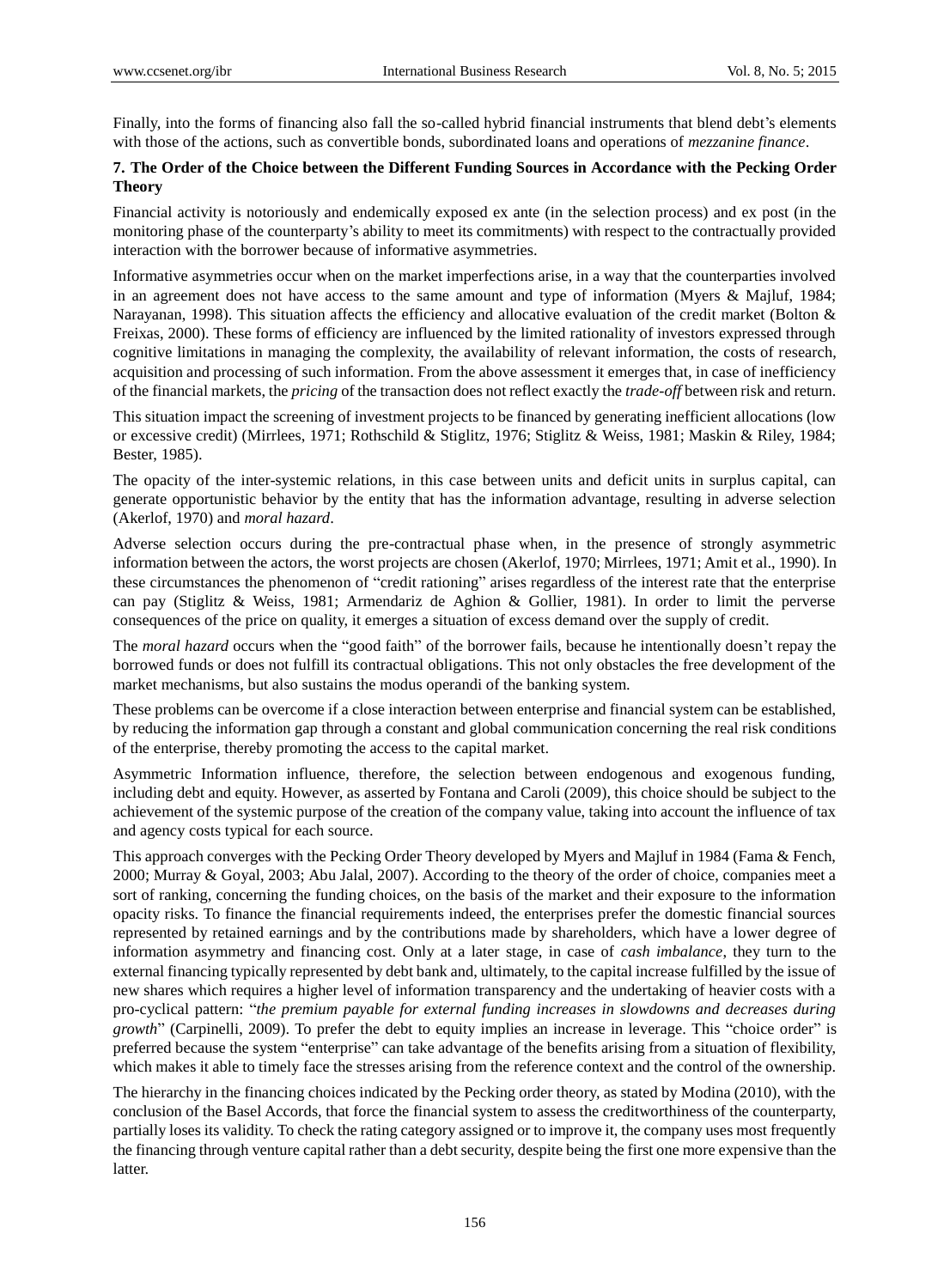## **8. Conclusions, Managerial Implications and Suggestions for Future Research**

Analyzing literature related to the empirical studies, various criticalities emerge toward the capital of the enterprises, its evaluation and interpretation as an exchange tool on the markets.

A poor capital increases the vulnerability of the enterprise that not always can cover all the risks it has taken on (among them: operational, market, credit, liquidity, reputational risks and most of all the risk relating to the lack of knowledge); this could trigger huge impacts both on the individual and on the social economy. However, a wise risks management, at the ethical level, where the risks relate to the economic sector the enterprise belongs to, is often affected by the specific perceptions of the Government who must be able to determine adequate resources to face the risks and that could include them into the category of "manageable treats".

This situation is a contributory cause *-together with other structural and contingency factors-* of the excessive short-term debt as well as of the persistent preference of debt policies to the acquisition of full risk debt capital.

Moreover, it exposes the Italian entrepreneurial sector, more than the European one, to the financial shocks, generating heavy consequences on the competitiveness of our nation. It affects the risk profile and so the profit the investors/funders expect, and moreover the reputation of the enterprise.

This situation is associated to a third wrong use of the instruments that should finance the entrepreneurial activity, that is, the lack of correlation between Sources and Uses.

The methods to finance an investment are extremely important because they allow to improve the economic result thanks to a lower cost of the capital used. Furthermore, for a cost-effective investment, it is necessary a certain financial viability, namely the ability to find the necessary resources. All this, however, must be fulfilled in a balanced way, so that there won"t be an excess of financial risk, which would nullify the economic benefit of a lower cost of the capital; at the same time the whole operation should not be made too complex because of the excessive restrictions required to the investors. With regard to the future research, it is suggested to empirically investigate how much enterprises *- especially the small* ones - actually use the innovate methods of capitalization as well as the impacts generated by these strategies on improving credit standing.

Moreover it is planned to increase the topic dealt in this paper by the elaboration of a calculation system for the quantification of the minimum capital required to allocate to cover the risks taken on by the enterprises, according to the activity sector and the peculiar characteristics of the company.

#### **References**

AIFI. (2011). *Libro bianco*. Proposte per lo sviluppo del venture capital in Italia.

- Akerlof, G. A. (1970). The market for "Lemons": Qualitative uncertainty and the market mechanism. *Quarterly Journal of Economics*, (89), 488-500. http://dx.doi.org/10.2307/1879431
- Alberti, G. (1977). *Finanziamento e forma giuridica delle imprese*. Milano, Italia: Isedi.
- Amit, R., Glosten, L., & Muller, E. (1990). Does venture capitalist foster the most promising entrepreneurial firms? *California Management Review*, Spring, 102-111.
- Armendariz de Aghion, B., & Gollier, A. (1981). Credit rationing in markets with imperfect information. *American Economic Review*, (71), 393-410.
- Banca d"Italia. (1999). Istruzioni di Vigilanza, Titolo IV, Cap. 9.
- Barile, S. (2008). *L'impresa come sistema – Contributi sull'Approccio Sistemico Vitale.* Torino, Italia: Giappichelli.
- Barile, S. (2011). L"approccio sistemico vitale per lo sviluppo del territorio. *Sinergie*, (84), 47-87.
- Barile, S., & Golinelli, C. M. (2008). Modalità e limiti dell"azione di governo del territorio in ottica sistemica. In S. Barile (Ed.), *L'impresa come sistema: Contributi sull'Approccio Sistemico Vitale* (*ASV*) (pp. 243-268). Torino, Italia: Giappichelli.
- Barontini, R., & Caprio, L. (2000). Le risorse per lo start-up e per l"innovazione. Il ruolo della finanza nella PMI. In A. Lipparini, & G. Lorenzoni (Eds.), *Imprenditori e imprese. Idee, piani, processi* (pp. 77-102). Bologna, Italia: Il Mulino.
- Beer, S. (1969). *Cybernetics and management.* London: English University Press Ltd.
- Beer, S. (1973). *L'azienda come sistema cibernetico*. Milano, Italia: Isedi,
- Beer, S. (1991). *Diagnosi e progettazione organizzative Principi cibernetici*. Milano, Italia: Isedi.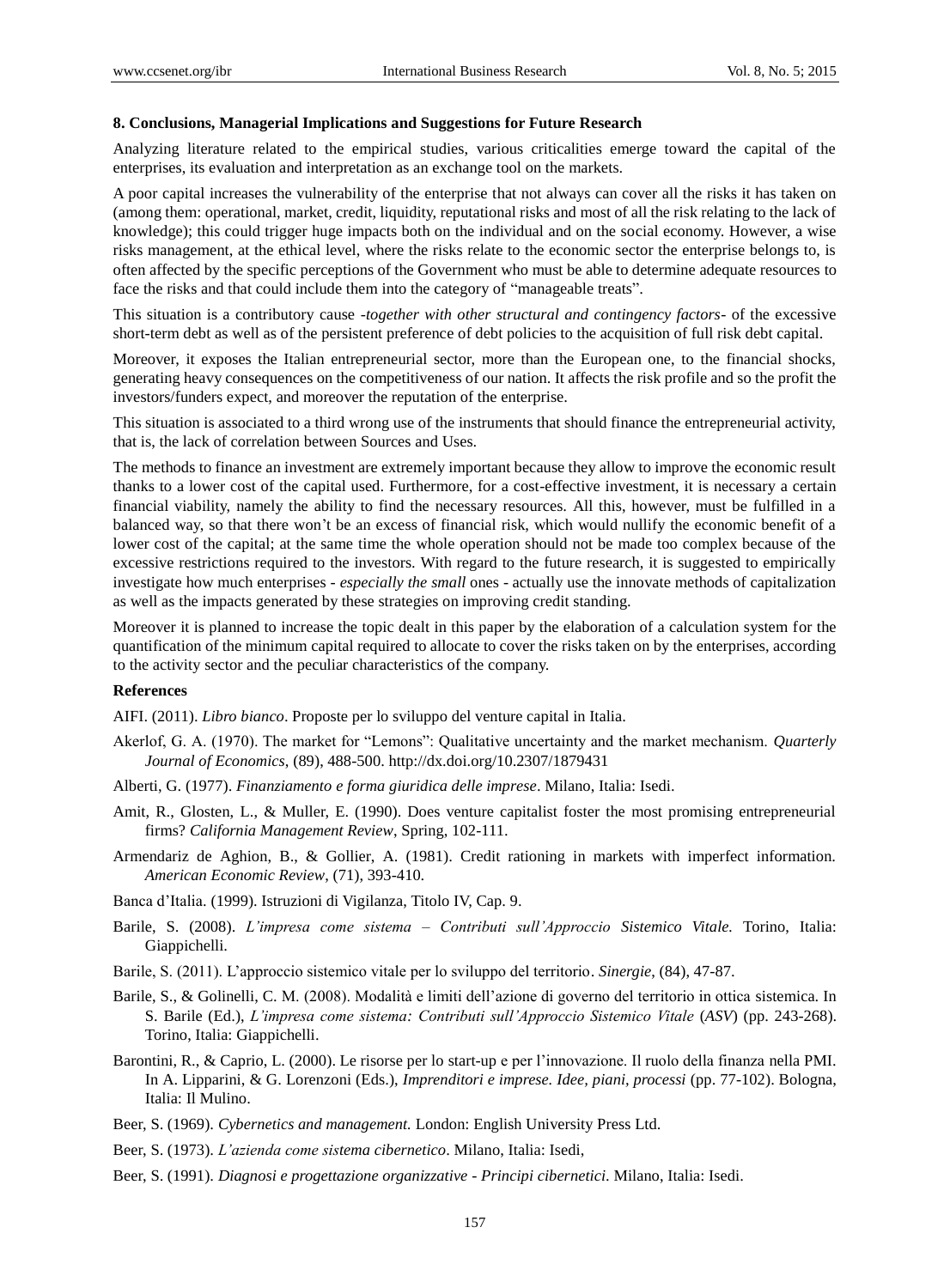- Belleflamme, P., Lambert, T., & Schwienbacher, A. (2012). Crowdfunding: Tapping the right crowd. *CORE Discussion Paper,* 2011/32, 1-40. http://dx.doi.org/10.1016/j.jbusvent.2013.07.003
- Berger, A. N., & Udell, G. F. (1998). The economics of small business finance the roles of private equity and debt markets in the financial growth cycle. *Journal of Banking and Finance, 22*(6-8), 613-673. http://dx.doi.org[/10.1016/S0378-4266\(98\)00038-7](http://dx.doi.org/10.1016/S0378-4266(98)00038-7)
- Bester, H. (1985). Screening vs. rationing in credit markets with imperfect information. *American Economic Review*, (57), 850-855.
- Birindelli, G., Modina, M., Maiorano, L., & Di Ciero, N. (2010). Banche e imprese: Un"indagine sul territorio molisano. In G. Birindelli, & M. Modina, (Eds.), *Imprese, Banche e Finanza. Le evidenze di un'analisi territoriale alla luce della crisi finanziaria* (pp. 189-227). Milano, Italia: Franco Angeli.
- Bolton, P., & Freixas, X. (2000). Equity, bonds and bank debt: Capital structure and financial market equilibrium under asymmetric information. *Journal of Political Economy, 108*(2), 324-351. http://dx.doi.org/10.1086/262121
- Brugger, G. (1979). *La funzione finanziaria nell'impresa*. Milano, Italia: Franco Angeli.
- Brunetti, G. (1974). *Le decisione finanziarie nell'economia d'impresa*. Milano, Italia: Franco Angeli.
- Brunetti, G. (1984). *Evoluzione e recenti tendenze di sviluppo della finanza aziendale*. Atti del Convegno AIDEA, Cagliari 11 e 12 ottobre 1984. Bologna, Italia: Clueb.
- Bruni, G., & Campedelli, B. (1993). La determinazione, il controllo e la rappresentazione del valore delle risorse immateriali nell"economia dell"impresa. *Sinergie*, (30), 89-101.
- Buttignon, F. (1993). Le risorse immateriali: ruolo strategico e problematiche di rilevazione. *Sinergie*, (30), 103-133.
- Capaldo, P. (1967). *Capitale proprio e capitale di credito nel finanziamento dell'impresa.* Milano, Italia: Giuffrè.
- Carpinelli, L. (2009). Effetti reali delle crisi bancarie: Una rassegna della letteratura. *Questioni di Economia e Finanza*. Occasional Papers, n. 55, Roma, Italia: Banca d"Italia, Settembre, pp. 1-31.
- Castrataro, D., & Pais, I. (2012). Analisi delle piattaforme di CrowdFunding Italiane. *Il sole 24 Ore special*, Novembre, 1-16. Milano, Italia.
- Chiacchierini, C. (1995). *Valore dei beni immateriali e vantaggio competitivo.* Padova, Italia: Cedam.
- Ciampi, F. (1994). Squilibri di assetto finanziario nelle piccole e medie imprese. *Studi ed Informazioni*, Supplemento al, (3), 1-202.
- Coopers & Lybrand LLP. (1997). *The economic impact of venture capital in Europe*. Belgium, EVCA.
- Coopers & Lybrand/Venture One. (1996). *Seventh annual economic impact of venture capital study*. NVCA, Arlington, VA.
- Corno, F. (1996). *Patrimonio intangibile e governo d' impresa*. Egea, Milano.
- Dallocchio, M. (1995). *Finanza d'azienda. Analisi e valutazioni per le decisioni d'impresa*. Milano, Italia: Egea.
- Esposito De Falco, S. (2003). Competizione Globale e forme di potenziamento della governance. *Sinergie,* (60), 163-188.
- Fabozzi, F., & Modigliani, F. (1995). *Mercati finanziari. Istituzioni e strumenti.* Bologna, Italia: Il Mulino.
- Fama, E., & Fench, K. (2000). Testing trade off and pecking order predictions about dividends and debt. *The Review of Financial Studies, 15*(1), 1-33. http://dx.doi.org/10.1093/rfs/15.1.1
- Ferrando, P. M. (1998). Risorse e risorse immateriali. Natura e implicazioni per il valore dell"impresa. In P. M. Ferrando, L. Fadda, & R. P. Dameri (Eds.), *Saggi sull'immaterialità nell'economia delle imprese*(pp. 1-50). Torino, Italia: Giappichelli.
- Fontana, F. (2003). *Le risorse immateriali nella comunicazione aziendale: Problemi di valutazione e di rappresentazione nella prospettiva del valore.* Torino, Italia: Giappichelli.
- Fontana, F., & Caroli, M. (2009). *Economia e Gestione delle Imprese*. Milano, Italia: McGraw Hill.
- Forestieri, F., & Mottura, P. (1998). *Il sistema finanziario*. Milano, Italia: Egea.
- Forestieri, G. (1993). *Banche, intermediazione finanziaria e finanza.* Milano, Italia: Egea.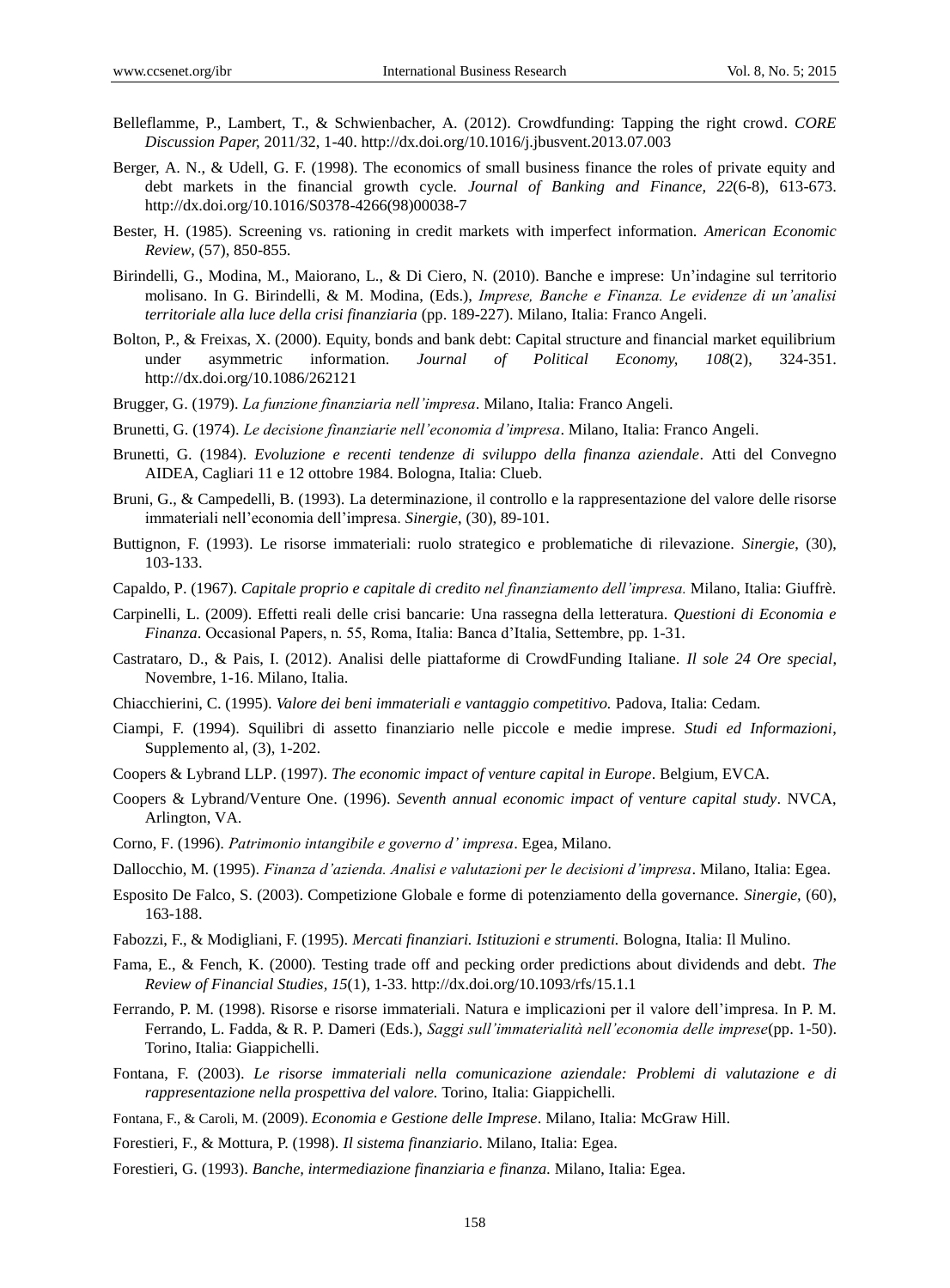Forestieri, G. (2011). *Corporate & investment banking*. Milano, Italia: Egea.

- Formisano, V. (2002). *La dinamica evolutiva dell'impresa bancaria: Una lettura in chiave sistemico-vitale. Dimensione, teoria delle risorse, network*. Quaderno n. 19, Dipartimento Impresa e Lavoro, Università degli Studi di Cassino.
- Giampaoli, A. (2000). *Banca e impresa*. Milano, Italia: Egea.
- Giannessi, E. (1982). *L'equazione del fabbisogno di finanziamento nelle aziende di produzione e le possibili vie della sua soluzione.* Milano, Italia: Giuffrè.
- Golinelli, G. M. (2000). L"approccio sistemico al governo dell"impresa*. L'impresa sistema vitale*, *1.* Padova, Italia: Cedam.
- Golinelli, G. M. (2000). *L'approccio sistemico al governo dell'impresa. La dinamica evolutiva del sistema tra economia e finanza, 2*. Milano, Italia: Cedam.
- Golinelli, G. M. (2003). Economia e finanza nel governo dell"impresa. *Sinergie*, (61-62), 227-253.
- Golinelli, G. M. (2009). L"approccio sistemico vitale: nuovi orizzonti di ricerca per il governo dell"impresa. *Sinergie rivista di studi e ricerche*, (79), XI-XXIV.
- Golinelli, G. M., & Dezi, L. (1998). *Reti, finanza, progetti*. Padova, Italia: Cedam.
- Golinelli, G. M., & Gatti, M. (2005). Il pensiero di Roberto Fazzi e l"approccio sistemico al governo dell"impresa: Spunti di riflessione tra debito culturale, avanzamento dottrinale e spirito del tempo. *Sinergie,* (67), 207-255.
- Guatri, L. (1989). Il differenziale fantasma: i beni immateriali nella determinazione del reddito e nella valutazione delle imprese. *Finanza, Marketing e Produzione*, (1), 53-61.
- Itami, H. (1988). *Le risorse invisibili.* Torino, Italia: Isedi.
- Jalal, A. I. M. (2007). *The pecking order, information asymmetry, and financial market efficiency*. ProQuest.
- Kotler, P., Kartajaya, H., & Young, S.D. (2004). *Attracting investors: A marketing approach to finding funds for your business.* New Jersey: Wiley.
- Maggioni, V., & Sorrentino, M. (2003). Il finanziamento delle piccole imprese ad elevata innovazione: Il ruolo dell"*informal venture capital.* In R. Cafferata (Ed.), *Imprese italiane internet*. Milano, Italia: Franco Angeli.
- Malte, B. (2002). German business angel in international comparisons. *Journal of Private Equity, 5*(2), 53-67.
- Markku, M., Erkko, A., & Pia, A. (2005). What drives micro-angel investments? *Small Business Economics, 25*(5), 459-475. http://dx.doi.org/10.1007/s11187-004-2278-4
- Maskin, E., & Riley, J. (1984). Monopoly with incomplete information. *Rand Journal of Economics, 15*(2), 171-196. http://dx.doi.org/10.2307/2555674
- Mason, C. M., & Harrison, R. T. (1995). Closing the regional equity capital gap: The role of informal venture capital. *Small Business Economics, 7*(2), 153-172. http://dx.doi.org/10.1007/bf01108688
- Mason, C. M., & Harrison, R. T. (1999). Public policy and the development of the informal venture capital market. In K. Cowling (Ed.), *Industrial policy in Europe: Theoretical perspectives and practical proposition* (pp. 199-223)*.* London, England: Routledge. http://dx.doi.org/10.4324/9780203103098.pt4
- Mason, C. M., & Harrison, R. T. (2000). *Investing in technology ventures: What do business angel look for at the initial screening stage?* Paper to the 20th Babson-Kauffman Foundation Entrepreneurship Research Conference, Babson College, 8-10 June.
- Mason, C. M., & Harrison, R. T. (2002). Barriers to investment in the informal venture capital sector. *Entrepreneurship and Regional Development, 14*(3), 271-287. http://dx.doi.org/10.1080/08985620210142011
- Metallo, G., & Pencarelli, T. (1995). *I circuiti finanziari tra localismi e globalizzazione. Verso un'integrazione*. Milano, Italia: Giuffrè.
- Miglietta, A., Parisi, E., Pessione, D., & Servato, F. (2013). *Crowdfunding and local administation: A financial oppotunity for a new liason with citizens*. Presentazione al Toulon Verona Conference 2013 – Excellence in service, Lubiana, Slovenia.
- Miglietta, A., Peirone, D., & Servato, F. (2010). L"efficienza del sistema locale di innovazione piemontese tra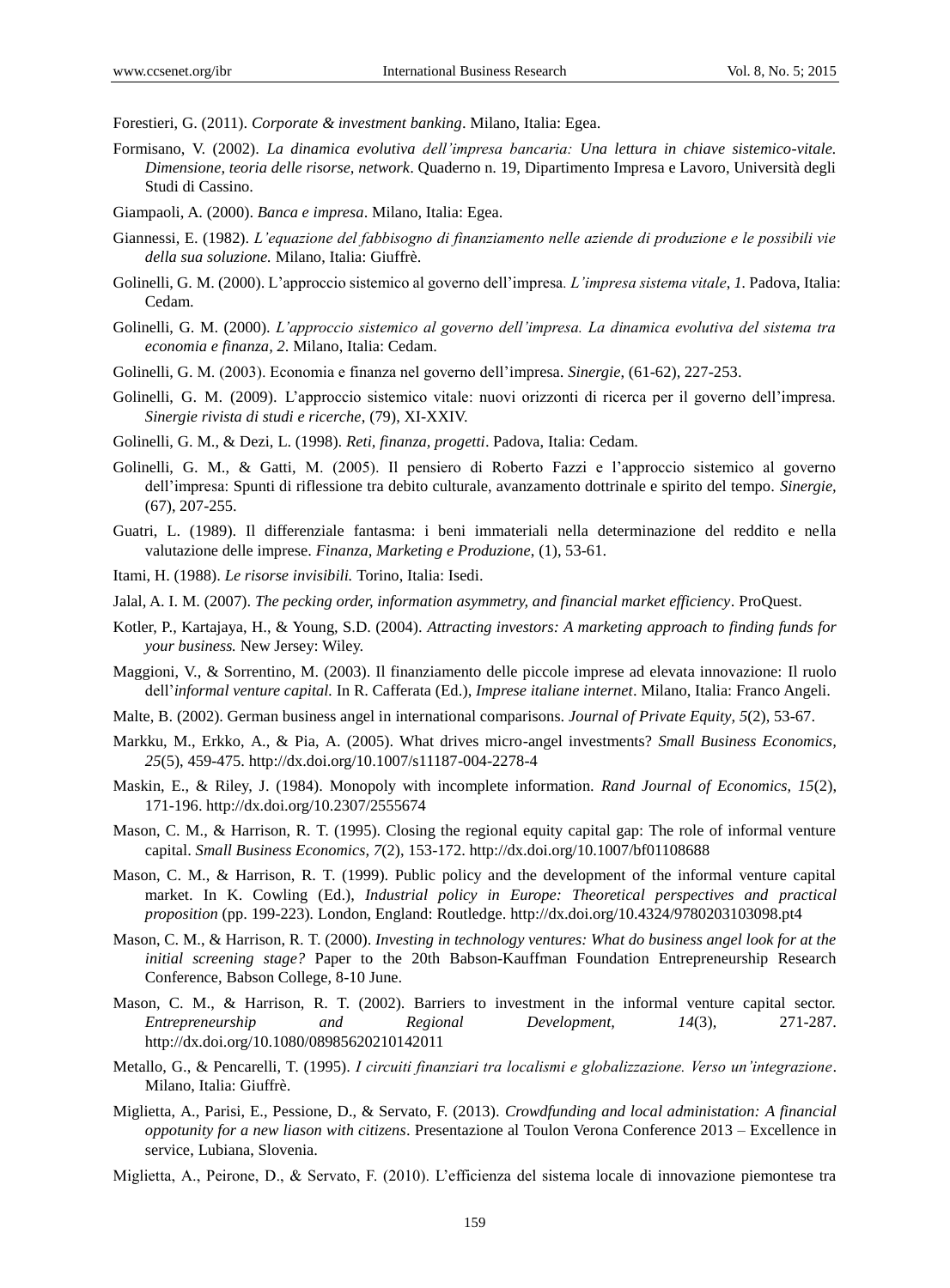governance e problematiche finanziarie. *Sinergie*, (83), 77-97.

- Mirrlees, J. A. (1971). An exploration in the theory of optimal income taxation. *The Review of Economic Studies, 38*(2), 175-208. http://dx.doi.org/10.2307/2296779
- Modina, M. (2010). Ricorso al debito e rapporto banca-impresa: Un inquadramento teorico. In G. Birindelli & M. Modina (Eds.), *Imprese, banche e finanza. Le evidenze di un'analisi territoriale alla luce della crisi finanziaria* (pp. 15-63). Milano, Italia: Franco Angeli.
- Mollick, E. (2013). The dynamics of crowdfunding: Determinants of success and failure. *SSRN Electronic Journal*. http://dx.doi.org/10.2139/ssrn.2088298
- Mottura, P. (1996). La transizione della banca da un sistema amministrato al mercato competitivo. *Banche e Banchieri*, (1), 9-19.
- Murray, Z. F., & Goyal, V. K. (2003). Testing the pecking order theory of capital structure. *Journal of Financial Economics, 67*(2), 217-248. http://dx.doi.org/10.1016/s0304-405x(02)00252-0
- Mustilli, M. (1999). *L'evoluzione del venture capital nello sviluppo delle piccole e medie imprese.* Padova, Italia: Cedam.
- Myers, S. C., & Majluf, N. S. (1984). Corporate financing and investment decisions: When firms have information that investor do not have. *Journal of Financial Economics, 13*(2), 187-221. http://dx.doi.org/10.1016/0304-405x(84)90023-0
- Narayanan, M. (1998). Debt versus equity under asymmetric information. *The Journal of Financial and Quantitative Analysis, 23*(1), 39-51. http://dx.doi.org/10.2307/2331023
- Nelson, R., & Winter, S. (1982). *An evolutionary theory of economic change.* Cambridge (MA): Harvard University Press.
- Nuechterlein, J. D. (2000). International venture capital: The role of start-up financing in the United States, Europe, and Asia. In P. DeSousa (Ed.), *Economic strategy and national security* (pp. 2-27)*.* Boulder, Co: Westvie Press.
- Onado, M. (2004). *Economia e regolamentazione del sistema finanziario.* Bologna, Italia: Il Mulino.
- Panati, G., & Golinelli, G. M. (1999). Tecnica economica industriale e commerciale. *Imprese, Strategie e Management, 2*. Roma, Italia: Carocci.
- Paravani, E., & Tagliavini, G. (2006). *Pianificazione finanziaria. La gestione della solvibilità e del valore.* Milano, Italia: McGraw-Hill.
- Parr, R. L. (1992). *Investing in intangible assets: Finding and profiting from hidden corporate value.* New York, NY: J. Wiley & Sons.
- Peirone, D. (2007). Knowledge and venture funding: Complementarities and financial contracts. *Industrial and Corporate Change, 16*(5), 851-873. http://dx.doi.org/10.1093/icc/dtm029
- Pochetti, G. (1989). *Finanza aziendale*. Torino, Italia: Utet.
- Previati, D. (1988). L"integrazione della funzione finanziaria nella strategia della PI. *Piccola Impresa/Small Business*, (1), 33-65.
- Rothschild, M., & Stiglitz, J. (1976). Equilibrium in competitive insurance markets: An essay on the economics of imperfect information: Quality uncertainty and the market mechanism. *The Quarterly Journal of Economics, 90*(4), 630-649. http://dx.doi.org/10.2307/1885326
- Rullani, E. (1992). Economia delle risorse immateriali: Una introduzione. *Sinergie*, (29), 9-47.
- Sahlman, W. A. (1990). The structure and governance of venture-capital organizations. *Journal of Financial Economics, 27*(2), 473-521. http://dx.doi.org/10.1016/0304-405x(90)90065-8
- Sandri, S. (1994). *La flessibilità nei modelli di finanza aziendale*. Atti del Convegno AIDEA L"elasticità dell"azienda di fronte al cambiamento, in AA. VV., Clueb.
- Schwienbacher, A., & Larralde, B. (2010). *Crowd funding of small entrepreneurial ventures*. Handbook of Entrepreneurial Finance, Oxford University Press. Sciarelli, S. (2011). *La gestione dell'impresa*. Padova, Italia: Cedam.
- Sohl, J., Van Osnabrugge, M., & Robinson, R. (2000). Models of angel investing: Portals to the early stage market. In P. D. Reynolds, E. Autio, C. G. Brush, W. D. Bygrave, S. Manigart, H. J. Sapienza & K.G.